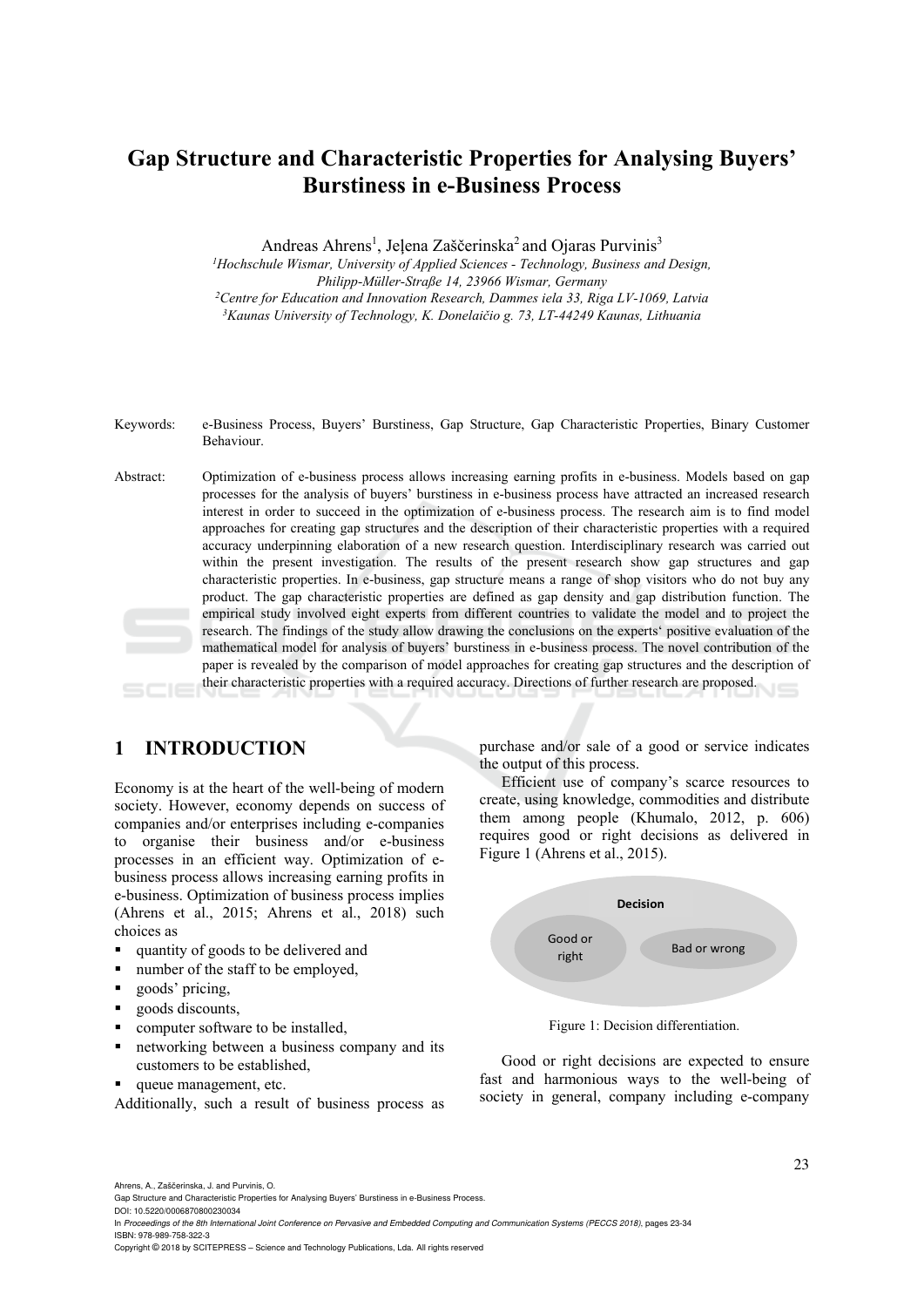and/or individual in particular as illustrated in Figure 2 (Ahrens et al., 2015).



Figure 2: Elements of good or right decisions.

In contrast, bad or wrong decisions serve as a source of conflict or stress for society in total and/or individual in particular as shown Figure 3 (Ahrens et al., 2015).





Good or right decisions are expected to ensure fast and harmonious ways to the well-being of society, company and/or individual. Therefore, decision-making support systems are of great research interest. Predictive capacity is one of the forms of support to the decision making (Cronqvist et al., 2015). For example, the most recurrent techniques to predict and analyse market behaviour are Technical and Graphic Analysis (Biglieri and Almeida, 2018). As the research on forecasting and prediction in many life domains remains of high interest, certain research efforts have been devoted to a newly emerged research area on such a phenomenon as burstiness. It should be noted that beginning in 1960 Gilbert presented the first model in telecommunications which emphasized that bit errors occurred in bundles or, in other words, bursts (Gilbert, 1960; Elliott, 1963). Since then, the issues of a general procedure to analyse the performance or, in other words, business process in the present research, are still relevant today. Figure 4 demonstrates the phenomenon of burstiness in a range of scientific fields (Ahrens et al., 2016).

| Scientific field   | Phenomenon of burstiness                      |
|--------------------|-----------------------------------------------|
| Telecommunications | Burstiness of bit-errors in data transmission |
| Economics          | Burstiness of crises                          |
| Natural sciences   | Burstiness of disasters or earthquakes        |
| Logistics          | <b>Burstiness of traffic</b>                  |
| Social media       | Burstiness of hot topic, keyword or event     |
| <b>Business</b>    | <b>Burstiness of workload</b>                 |
| <b>E-Business</b>  | <b>Burstiness of buyers</b>                   |

Figure 4: Burstiness in different scientific fields.

Burstiness is used to support decision making through designation of a tendency in a field of scientific investigation (Pierrehumbert, 2012) as pointed in Figure 5.



Figure 5: The inter-connections between decision making support system and phenomenon's burstiness.

Analysis of burstiness as a predictor of performance was carried out in

- the management science (Riedl and Woolley, 2017) as well as
- e-business (Ahrens and Zaščerinska, 2017b),
- entrepreneurship education (Ahrens et al., 2018).

Further on, modern decision making support systems are closely connected with data analytics and management. The proliferation, ubiquity and increasing power of computer technology has dramatically increased data collection, storage, and manipulation ability (Dermino and Fortingo, 2015). As data sets have grown in size and complexity, direct "hands-on" data analysis has increasingly been augmented with indirect, automated data processing (Dermino and Fortingo, 2015). Automated detection has been already aided by other discoveries in computer science (Dermino and Fortingo, 2015), such as

- neural networks, cluster analysis, genetic algorithms (1950s),
- decision trees and decision rules (1960s), and
- support vector machines (1990s).

However, effective methods and approaches for automated detection are still an open research area that is constantly being developed.

Burst detection method as a method for automated detection has recently attracted a lot of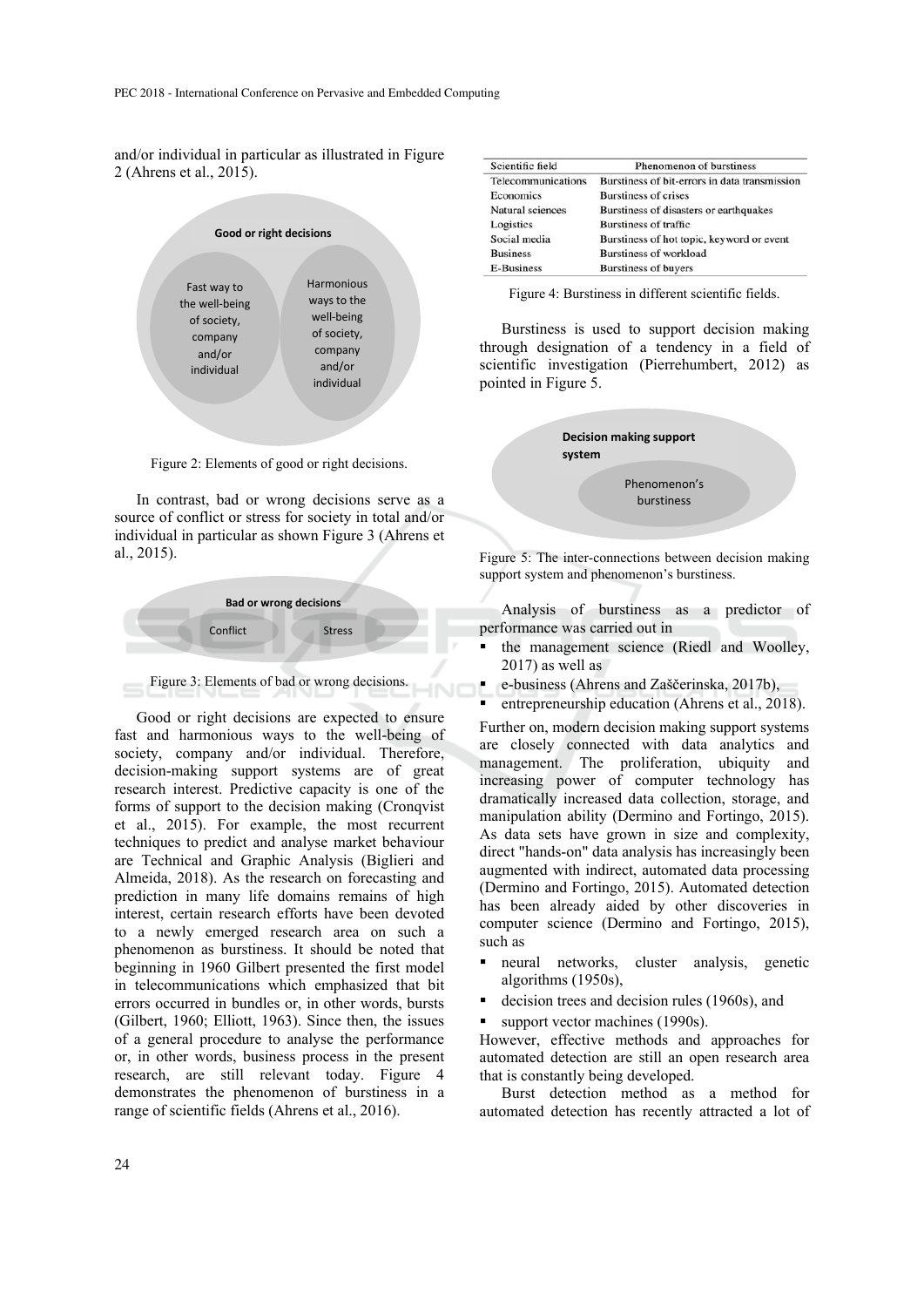research interests (Fei et al., 2013; Kalogeratos et al., 2016). Intense research activities on burst patterns were carried out (Subašic and Berendt, 2010). However, a lack of common procedures today makes it impossible to compare methods in a principled way (Suba*š*ic ́ and Berendt, 2010). The burst detection method exploits the burstiness nature of a phenomenon (Fei et al., 2013). Burst means sudden concentration, for example buyers' concentration, in time periods (Fei et al., 2013).

For the optimization of e-business process, a mathematical model based on gap processes for analyzing buyers' burstiness has been presented (Ahrens and Zaščerinska, 2017a). The previous research focused on

- determination of criteria for qualitative decisions (Ahrens et al., 2015),
- identification of criteria of burstiness (Ahrens et al., 2016),
- analysis of buyers' burstiness as a predictor of performance (Ahrens and Zaščerinska, 2017b) as well as
- the model's parameter estimation and practical application (Ahrens and Zaščerinska, 2017a),
- mathematical analysis of gap processes (Ahrens et al., 2018).

The research question is as follows: What are gap structure and gap characteristic properties?

The aim of the research is to find model approaches for creating gap structures and the description of their characteristic properties with a required accuracy underpinning elaboration of a new research question.

The present contribution employs interdisciplinary research as interdisciplinary research assists in synthesizing, connecting and blending ideas, data and information, methods, tools, concepts, and/or theories from two or more disciplines in order "to make whole" (Repko, 2012).

For the purposes of the present research, the synergy between e-business and telecommunications is promoted as the phenomenon of customers in the e-business process as well as bit-errors in data transmission appear to be of a similar nature, namely, the bursty nature. Such methodologies that consider the bursty nature of bit-errors in data transmission have been successfully implemented in telecommunications for optimizing data communication protocols and will be adopted in this work to the buyers' burstiness in e-business process. It should be noted that the present research is not limited to only two scientific disciplines, namely, ebusiness and telecommunication, but is based on a number of scientific disciplines such as business,

social media, logistics, literature, etc.

The process of interdisciplinary research is organized in three phases (Ahrens and Zaščerinska, 2016):

- In Phase 1 of the interdisciplinary research, an issue is separately explored by two or more scientific disciplines.
- In Phase 2, the same issue is examined by the synergetic point of view of these two or more scientific disciplines.
- In Phase 3, results of the analysis are interpreted.

The remaining part of this paper is organized as follows: Section 2 introduces methodological foundation of burstiness. Buyers' burstiness in ebusiness is presented in Section 3. The associated results of an empirical study will be presented in Section 4. Finally, some concluding remarks are provided in Section 5 followed by a short outlook on interesting topics for further work.

## **2 METHODOLOGICAL FOUNDATION OF BURSTINESS**

Queuing theory serves as the methodological foundation of burstiness.

Queuing theory is the mathematical study of waiting lines, or queues (Möller, 2014). Queuing theory (or "queueing theory") examines every component of waiting in line to be served, including the arrival process, service process, number of servers, number of system places and the number of "customers" (which might be people, data packets, cars, etc.) (Shanmugasundaram and Banumathi, 2017). The arrival process is closely connected with burstiness as phenomenon's arrival is of bursty nature (Froehlich and Kent, 1998). Burstiness effects the queue as a higher level of burstiness increases delay (Kumar, 1994) in a waiting line. Figure 6 demonstrates the relationship between the queuing theory and its elements, namely the arrival process and burstiness.

There is a number of approaches to burstiness analysis. Table 1 (adapted from Ahrens et al., 2016) presents three approaches to burstiness analysis. The approach entitled Gap Processes for Analysing Burstiness (Ahrens and Zaščerinska, 2016) has been recently developed. Gap processes have emerged due to the constantly growing meaning of the Internet as an open global communication system that leads to a huge number of different communication applications and services for the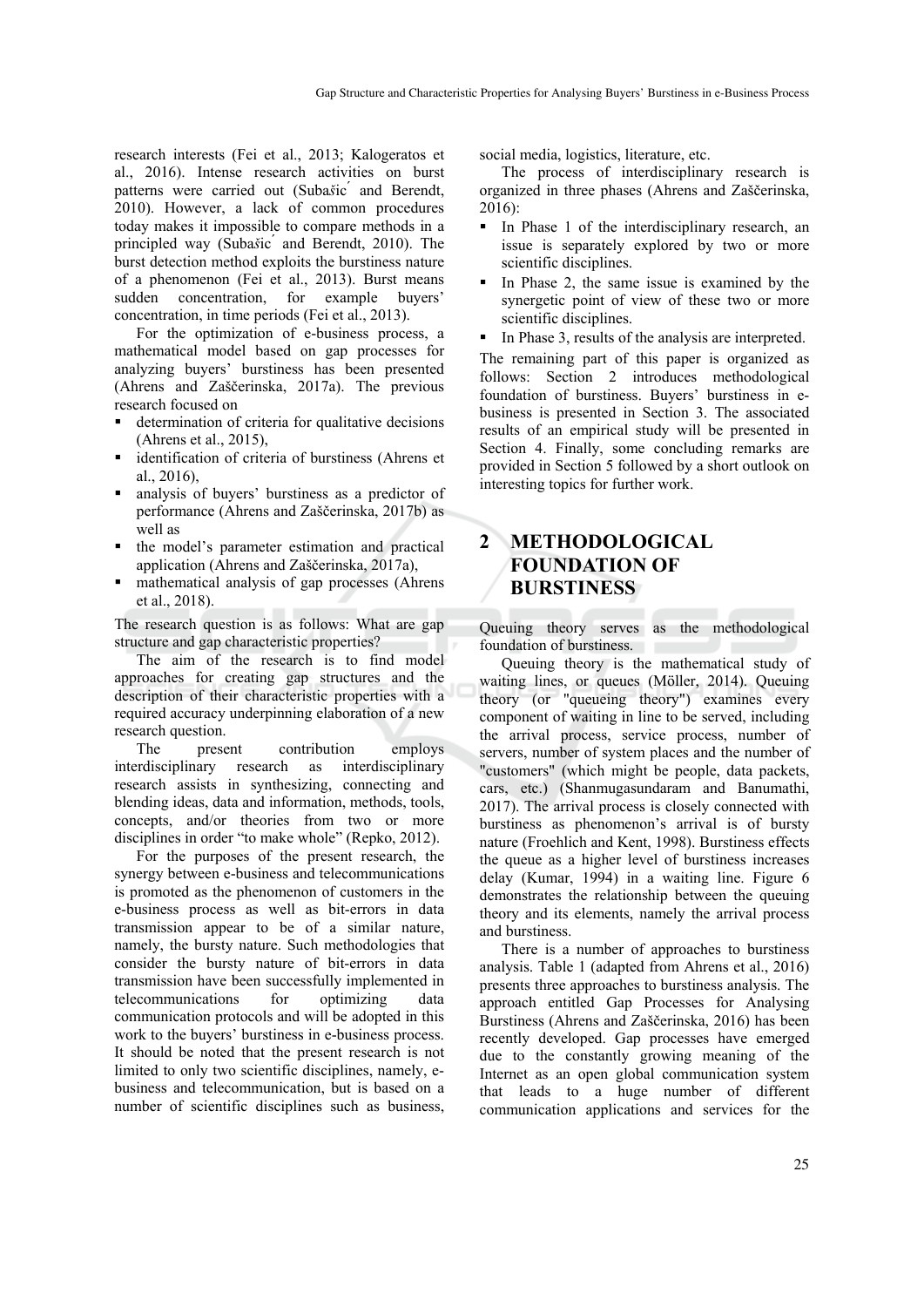giant community of Internet users. Users may access several communication services per time whereas every service requires certain communication parameters like bandwidth, delay, error-rates or jitter to work with adequate quality of transmission. A service provider who likes to offer network quality depending on communication services such as real time audio or video transmission requires appropriate tools for access network design, monitoring and enhancement.



Figure 6: The relationship between queueing theory, arrival process and burstiness.

| Table 1: Three approaches to burstiness analysis (adapted |  |  |
|-----------------------------------------------------------|--|--|
| from Ahrens et al., 2016)                                 |  |  |

| Approach's<br>element        | <b>Hidden</b><br><b>Markov</b><br>Model<br>(HMM)                                                                                                                                                                                                                 | Kleinberg's<br><b>burst</b><br>detection<br>algorithm<br>(2002)                                                                                                                                                   | Gap<br><b>Processes for</b><br>Analysing<br><b>Burstiness</b><br>(Ahrens and<br>Zaščerinska,<br>2016)                                                                           |  |  |  |
|------------------------------|------------------------------------------------------------------------------------------------------------------------------------------------------------------------------------------------------------------------------------------------------------------|-------------------------------------------------------------------------------------------------------------------------------------------------------------------------------------------------------------------|---------------------------------------------------------------------------------------------------------------------------------------------------------------------------------|--|--|--|
| Methodological<br>background | A sequence<br>model or<br>sequence<br>classifier is a<br>model whose<br>job is to assign<br>a label or class<br>to each unit in<br>a sequence,<br>thus mapping a<br>sequence of<br>observations to<br>a sequence of<br>labels<br>(Jurafsky and<br>Martin, 2016). | The algorithm<br>for detecting<br>bursty<br>network<br>traffic that<br>vields a<br>nested<br>representation<br>of the set of<br>bursts and<br>imposes a<br>hierarchical<br>structure on<br>the overall<br>stream. | Gap<br>distribution<br>function<br>within a<br>sequence of<br>the disturbed<br>and<br>interrupted<br>transmission<br>intervals                                                  |  |  |  |
| Feature                      | Markov chain<br>is only useful<br>for assigning<br>probabilities to<br>unambiguous<br>sequences<br>(Jurafsky and<br>Martin, 2016)<br>as system state<br>is partially<br>observable.                                                                              | Sequence of<br>batched<br>georeferenced<br>documents                                                                                                                                                              | Sequential<br>independence<br>of<br>gaps<br>between two<br>researchers<br>Or<br>sequentially<br>independent<br>gaps of<br>length $k$<br>between the<br>individual<br>phenomenon |  |  |  |

Important characteristics of radio channels, such as interrelationships between bit-errors, are included in digital models, which are used for several optimization tasks. Multipath propagation is a typical effect in radio channels such as the short wave channel since the emitted electromagnetic waves are subject to diffraction, refraction and reflection. Therefore, they reach the receiving site at different angles and with different attenuation and phase. Thus, the channel output shows dependencies between adjacent symbols (Wilhelm, 1976; Ahrens, 2000). For instance, for the development of channel coding algorithms these effects have to be considered, and the optimization requires a corresponding digital channel model. The simple model of a memoryless channel cannot be applied.

Figure 7 illustrates the differences between a memoryless channel and a channel with memory ("x" denotes a bit error and "-" a correct bit).

| $\frac{1}{2}$                            |                              |
|------------------------------------------|------------------------------|
| --------XXXX-X--XX--XX--------           | . <u>ү</u> <u>ү</u> ү        |
|                                          | . <u>,</u> <u>,</u>          |
|                                          |                              |
|                                          |                              |
|                                          | . <u>1</u>                   |
| <i>.</i>                                 |                              |
|                                          | . J J                        |
|                                          | . <u>,</u> <u>,</u> <u>.</u> |
|                                          |                              |
|                                          |                              |
|                                          |                              |
|                                          |                              |
| . <u>. , ,</u>                           | . } }                        |
|                                          |                              |
| . X X X X X .                            |                              |
|                                          |                              |
|                                          |                              |
|                                          |                              |
|                                          |                              |
| ,,,,,,,,,,,,,,,,,,,,,,,,,,,,,            |                              |
| . <u>XXX</u> <u>. X</u>                  |                              |
|                                          |                              |
| <u> XXXXX--------------XX--XXXXXX-X-</u> |                              |
|                                          |                              |
|                                          | . <u>,</u> , <sub>.</sub>    |
| <u>\\\\\\\</u> .                         |                              |
|                                          |                              |

Figure 7: Error structures with and without memory in Information and Communication Technology (ICT).

From digital channel modeling it is known that the bit-error rate is not sufficient to describe a lot of digital channels (e. g. Wireless channels) since the bit errors do not appear independently from each other. Often channels with memory arise, and the bit-errors appear concentrated. Similar dependencies can be found in data networks regarding the characteristics of the traffic (e.g. the temporal intervals between consecutive data packets) (Kessler et al., 2003). Such processes can be identified as gap processes, i.e., the temporal intervals between data<br>packets as well as the bit-errors in as well as the bit-errors in telecommunication systems (Ahrens et al., 2018). Frequently used and well-suited practical approximations are provided, if the model is based on the independence of the gap intervals (Wilhelm,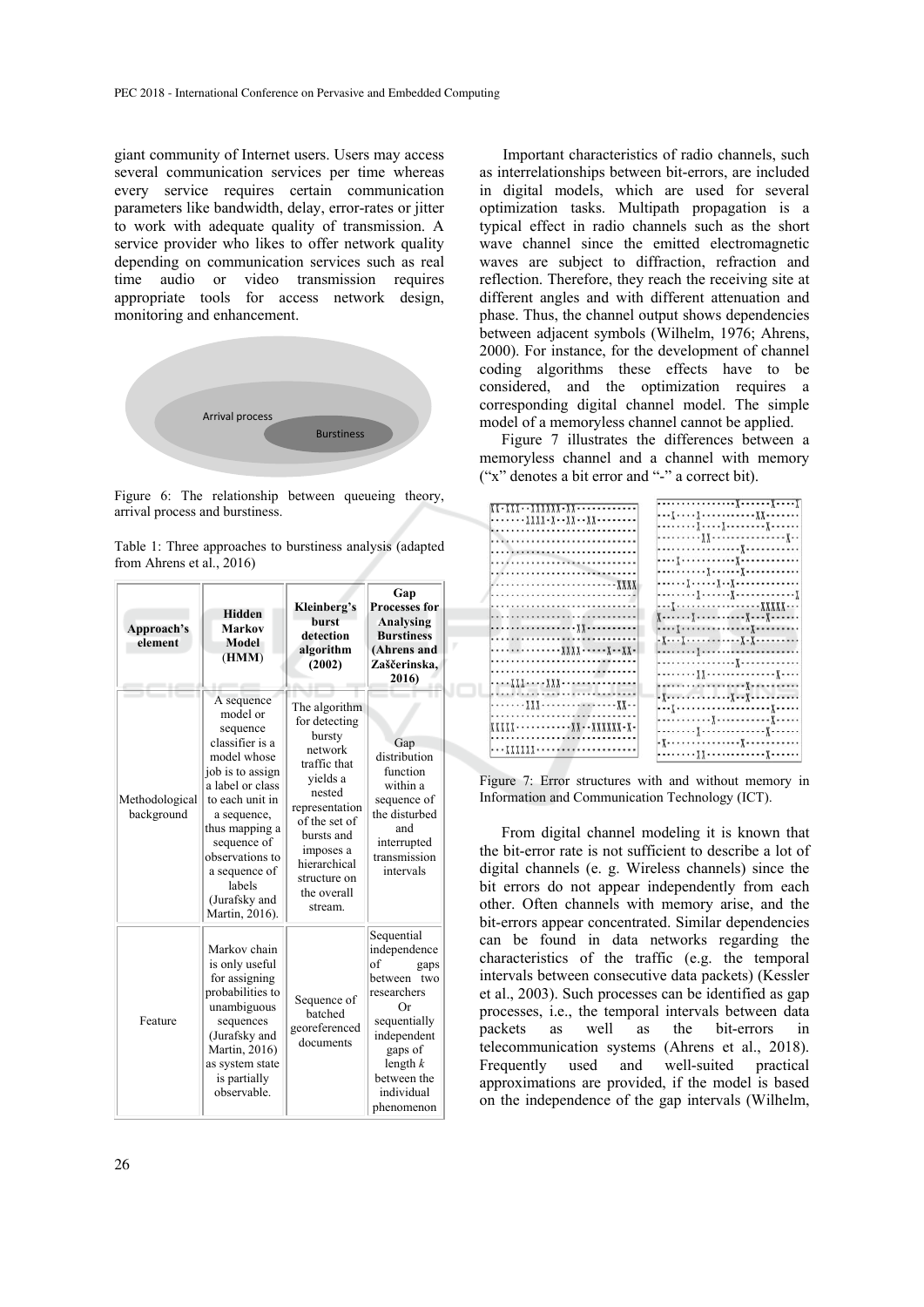1976). These models are completely described by the gap density or the gap distribution, respectively. The assumption that successive gaps are statistically independent is regarded as a good practical approximation. The analysis of error structures of real wireless channel connections in Central Europe leads to the gap distribution such as exponential, Weibull or gap-distribution functions defined by Wilhelm (Wilhelm, 1976; Ahrens, 2000; Wilhelm, 2018). It should be noted that the terms "gap", "gap process" and "gap distribution function" are used synonymously in the present contribution. Gaps are rooted in the Hidden Markov Models (HMM) (Ahrens, 2000)**.**

As regard to the historical development of this approach, Gilbert's work (Gilbert, 1960) has been extended by Wilhelm who introduced some closed form solutions for describing the bit-error distributions in wireless communication channels such as the short-wave transmission channel (Wilhelm, 1976) by outlining regenerative model approaches. These investigations were encouraged by practical measurement campaigns in the sixties and seventies. Wilhelm elaborated already at that time simulation models such as the L-model or the A-model which took the effect of burstiness into consideration. He recognized that the bit-error probability (also sometimes referred as bit-error rate) is not sufficient to describe the effect of burstiness in wireless communication. Instead he defined solutions which take burstiness into account by defining models with two input parameters such as the bit error rate and the error concentration value. Wilhelm (Wilhelm, 1976) mapped the process of bit-errors in telecommunication systems onto processes defined by gaps between two consecutive bit errors. Since the gap-length undergoes some variations, the statistical description requires appropriate probability distribution functions. By defining a gap-distribution function (defined as the probability that a gap between two bits in larger than k bits) or a gap-density function (defined as the probability that a gap between two bits equals k bits) he could find closed form solutions. The model characteristic has later been extended by Ahrens (2000). Supported by practical measurements, these models make use of the assumption that the block error rate (i.e. a block with at least one bit-error) can be described as a function of the bit-error probability and the block length. In the double-logarithmic scale the linearity between the block error rate and the block length is used to define the simulation model characteristic as well as is used to define the inherent concentration between consecutive bit-errors. The

model characteristic is proved by many measurements campaigns (Ahrens, 2000).

Digital simulation models such as the beforehand mentioned models for describing burstiness in wireless transmission systems are an important prerequisite for optimizing the underlying components for data transmission such as transmitting or receiving algorithms. Such simulation models have been heavily used for optimizing of coding schemes. So was the probability of undetected errors for shortened Hamming codes investigated by Lange and Ahrens (Lange and Ahrens, 2001) on bursty channels. Another example showing the importance of such simulation models is the modelling of connection arrivals in Ethernet-based data networks (Kessler et al., 2003), where the intervals between consecutive data packets in a data network were analysed. What has however interested communication protocol developers and coding theorists, are the probabilities of error structures in any finite time interval such as the block length or the cycle length of a transmission procedure (Wilhelm, 2018). These probabilities are typically difficult to present analytically (Wilhelm, 2018).

Many studies have found that the block error probability  $(p_R(n))$  dependent on the block length (n) in the initial part is linear when presented double-logarithmically (Wilhelm, 2018). With this approach, in the seventies Wilhelm (2018) developed the *L-model* (Gap Model) and *A-model* (Gap Model) with complete sets of formulae concerning the probabilities of error structures occurring in bursts, and in blocks. These gaps are assumed to be statistically independent from each other. With these models, the bursty nature of transmission errors in ICT could be simulated.

For comparison purposes, Table 2 demonstrates the model of analysis of burstiness of hot topic, keyword, event in a sequence of batched georeferenced documents in social media developed by a group of Japanese researchers as geo-annotated user-generated data on social media sites is becoming one of the most influential sources of information (Kotozaki et al., 2015). This group of Japanese researchers built their model of analysis of burstiness of hot topic, keyword in a sequence of batched georeferenced documents on Kleinberg's burst detection algorithm (2002), which is based on the queuing theory for detecting bursty network traffic (Kotozaki et al., 2015). It should be noted that Kleinebrg's solution does not provide clear distinction between within-burst and out-of-burst records (Mai et al., 2015).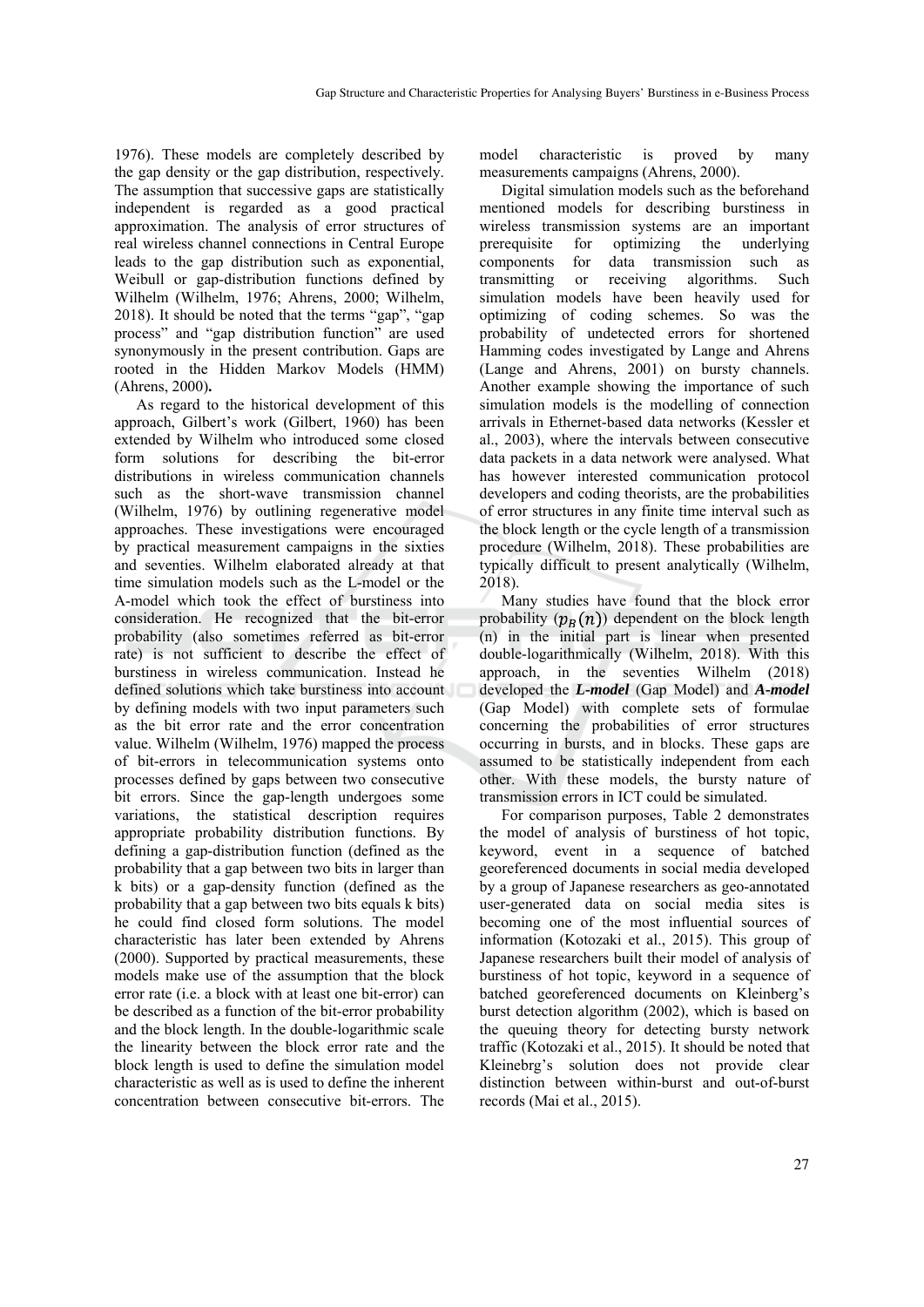Table 2: Criterion and indicator of burstiness in social media.

| <b>Criterion</b>                                                                          | <b>Indicator</b> |
|-------------------------------------------------------------------------------------------|------------------|
| Burstiness of hot topic, keyword, etc in a<br>sequence of batched georeferenced documents | Locality         |

A comparative analysis of the model of analysis of burstiness of hot topic, keyword in social media shown by the group of Japanese researchers (Kotozaki et al., 2015) and the model for evaluation of researchers' burstiness in research process (Ahrens et al., 2016) is reflected in Table 3.

Table 3: Comparison of models for analysis of burstiness in social media and research.

| Model's element              | Social media                                                                                                                                                                                                                                                                                                   | <b>Research process</b>                                                                                                                                                                                |  |
|------------------------------|----------------------------------------------------------------------------------------------------------------------------------------------------------------------------------------------------------------------------------------------------------------------------------------------------------------|--------------------------------------------------------------------------------------------------------------------------------------------------------------------------------------------------------|--|
| Criteria                     | Burstiness of hot topic,<br>kevword.<br>in<br>etc<br>a<br>batched<br>of<br>sequence<br>georeferenced<br>documents                                                                                                                                                                                              | Researchers'<br>burstiness                                                                                                                                                                             |  |
| Indicators                   | Locality                                                                                                                                                                                                                                                                                                       | Researchers'<br>probability<br>Researchers'<br>concentration                                                                                                                                           |  |
| Feature                      | batched<br>Sequence<br>of<br>georeferenced<br>documents                                                                                                                                                                                                                                                        | Sequential<br>independence<br>of<br>gaps between two<br>researchers<br>$\alpha$<br>sequentially<br>independent gaps<br>length<br>of<br>$\boldsymbol{k}$<br>hetween<br>the<br>individual<br>researchers |  |
| Methodological<br>background | Kleinberg's<br>burst<br>detection<br>algorithm<br>$(2002)$ ,<br>based on<br>a l<br>theory<br>queuing<br>detecting<br>bursty<br>traffic<br>network<br>and<br>vields<br>a<br>representation of the set transmission<br>of bursts that imposes a intervals<br>hierarchical<br>structure<br>on the overall stream. | Gap distribution<br>for function within a<br>sequence of the<br>disturbed<br>and<br>nested interrupted                                                                                                 |  |

The comparative analysis of Table 3 reveals that Kleinberg's burst detection algorithm, which is based on the queuing theory, is applicable to a sequence of phenomena while gap distribution function is featured by sequential independence of gaps between two researchers (Ahrens et al., 2016). The comparative analysis assists in drawing such a conclusion as a process including business process is characterized by independence of gaps between two researchers or, in other words, research subject or object.

Therefore, mathematical models that consider the bursty nature of bit-errors in data transmission have been successfully implemented in telecommunications for optimizing data communication protocols and will be adopted in this work to the optimization of bursty business processes. The approach based on gap processes is now considered as a possible solution of analysis of buyers' burstiness in business process.

## **3 BUYERS' BURSTINESS IN E-BUSINESS PROCESS**

Phenomenon's burstiness is revealed as phenomenon's frequency at an unusual high rate (Kalogeratos et al., 2016). Interval of high-activity alternating with long low-activity periods can be found in many areas of our daily life. A classical example is e-business process. By e-business process, the process of buying and/or selling of goods and/or services through ICT is meant (Ahrens et al., 2015). Bursty e-business process is the process in which high-activity of buying and/or selling of goods and/or services through ICT alternates with low-activity intervals.

e-Business process which ends without a purchase or sale means a gap (Ahrens et al., 2015) in the present work. The gap process can be understood as a sequence of intervals. The gaps between two buyers are assumed to be statistically independent from each other (Ahrens et al., 2015). Figure 8 demonstrates gap structures. In Figure 8, buyers are represented by "x" within a sequence of shop visitors indicated by "-". In e-business, gap structure means a range of shop visitors who do not buy any product. In graphs of gap structure, the gap generally refers to the difference between shop visitors indicated by "-" and buyers represented by "x".

|  |  |  | - - - - - - - - - - - - - - - - X - - - - - X - - - - - X |  |  |  |  |  |  |  |  |  |                                                                                                                                                                                                                                                                                                                                                                                                                                                                                                                                                                   |
|--|--|--|-----------------------------------------------------------|--|--|--|--|--|--|--|--|--|-------------------------------------------------------------------------------------------------------------------------------------------------------------------------------------------------------------------------------------------------------------------------------------------------------------------------------------------------------------------------------------------------------------------------------------------------------------------------------------------------------------------------------------------------------------------|
|  |  |  |                                                           |  |  |  |  |  |  |  |  |  |                                                                                                                                                                                                                                                                                                                                                                                                                                                                                                                                                                   |
|  |  |  |                                                           |  |  |  |  |  |  |  |  |  |                                                                                                                                                                                                                                                                                                                                                                                                                                                                                                                                                                   |
|  |  |  |                                                           |  |  |  |  |  |  |  |  |  |                                                                                                                                                                                                                                                                                                                                                                                                                                                                                                                                                                   |
|  |  |  |                                                           |  |  |  |  |  |  |  |  |  |                                                                                                                                                                                                                                                                                                                                                                                                                                                                                                                                                                   |
|  |  |  |                                                           |  |  |  |  |  |  |  |  |  |                                                                                                                                                                                                                                                                                                                                                                                                                                                                                                                                                                   |
|  |  |  |                                                           |  |  |  |  |  |  |  |  |  |                                                                                                                                                                                                                                                                                                                                                                                                                                                                                                                                                                   |
|  |  |  |                                                           |  |  |  |  |  |  |  |  |  |                                                                                                                                                                                                                                                                                                                                                                                                                                                                                                                                                                   |
|  |  |  |                                                           |  |  |  |  |  |  |  |  |  |                                                                                                                                                                                                                                                                                                                                                                                                                                                                                                                                                                   |
|  |  |  |                                                           |  |  |  |  |  |  |  |  |  |                                                                                                                                                                                                                                                                                                                                                                                                                                                                                                                                                                   |
|  |  |  |                                                           |  |  |  |  |  |  |  |  |  |                                                                                                                                                                                                                                                                                                                                                                                                                                                                                                                                                                   |
|  |  |  |                                                           |  |  |  |  |  |  |  |  |  |                                                                                                                                                                                                                                                                                                                                                                                                                                                                                                                                                                   |
|  |  |  |                                                           |  |  |  |  |  |  |  |  |  |                                                                                                                                                                                                                                                                                                                                                                                                                                                                                                                                                                   |
|  |  |  |                                                           |  |  |  |  |  |  |  |  |  |                                                                                                                                                                                                                                                                                                                                                                                                                                                                                                                                                                   |
|  |  |  |                                                           |  |  |  |  |  |  |  |  |  |                                                                                                                                                                                                                                                                                                                                                                                                                                                                                                                                                                   |
|  |  |  |                                                           |  |  |  |  |  |  |  |  |  |                                                                                                                                                                                                                                                                                                                                                                                                                                                                                                                                                                   |
|  |  |  |                                                           |  |  |  |  |  |  |  |  |  |                                                                                                                                                                                                                                                                                                                                                                                                                                                                                                                                                                   |
|  |  |  |                                                           |  |  |  |  |  |  |  |  |  |                                                                                                                                                                                                                                                                                                                                                                                                                                                                                                                                                                   |
|  |  |  |                                                           |  |  |  |  |  |  |  |  |  |                                                                                                                                                                                                                                                                                                                                                                                                                                                                                                                                                                   |
|  |  |  |                                                           |  |  |  |  |  |  |  |  |  |                                                                                                                                                                                                                                                                                                                                                                                                                                                                                                                                                                   |
|  |  |  |                                                           |  |  |  |  |  |  |  |  |  |                                                                                                                                                                                                                                                                                                                                                                                                                                                                                                                                                                   |
|  |  |  |                                                           |  |  |  |  |  |  |  |  |  |                                                                                                                                                                                                                                                                                                                                                                                                                                                                                                                                                                   |
|  |  |  |                                                           |  |  |  |  |  |  |  |  |  |                                                                                                                                                                                                                                                                                                                                                                                                                                                                                                                                                                   |
|  |  |  |                                                           |  |  |  |  |  |  |  |  |  |                                                                                                                                                                                                                                                                                                                                                                                                                                                                                                                                                                   |
|  |  |  |                                                           |  |  |  |  |  |  |  |  |  |                                                                                                                                                                                                                                                                                                                                                                                                                                                                                                                                                                   |
|  |  |  |                                                           |  |  |  |  |  |  |  |  |  |                                                                                                                                                                                                                                                                                                                                                                                                                                                                                                                                                                   |
|  |  |  |                                                           |  |  |  |  |  |  |  |  |  | - - - - - - - - - - - - - - - - - X - - - - - - - - - - -<br>- - - - x - - - - - - - - - - - x - - - - - - - - - - - -<br>- - - - - - - - - - x - - - - - - x - - - - - - - - - - -<br>x - - - - - - x - - - - - - - - - - x - - - x - - - - - -<br>- - - - X - - - - - - - - - - - - - - X - - - - - - - - -<br>- - - - - - - - - - - - - - - - x - - - - - - - - - - - -<br>- - - - - - - - - - - - - - - - - - X - - - - - - - - - -<br>- x - - - - - - - - - - - - - x - - x - - - - - - - - - -<br>- x - - - - - - - - - - - - - - - x - - - - - - - - - - - |

Figure 8: Gap structures.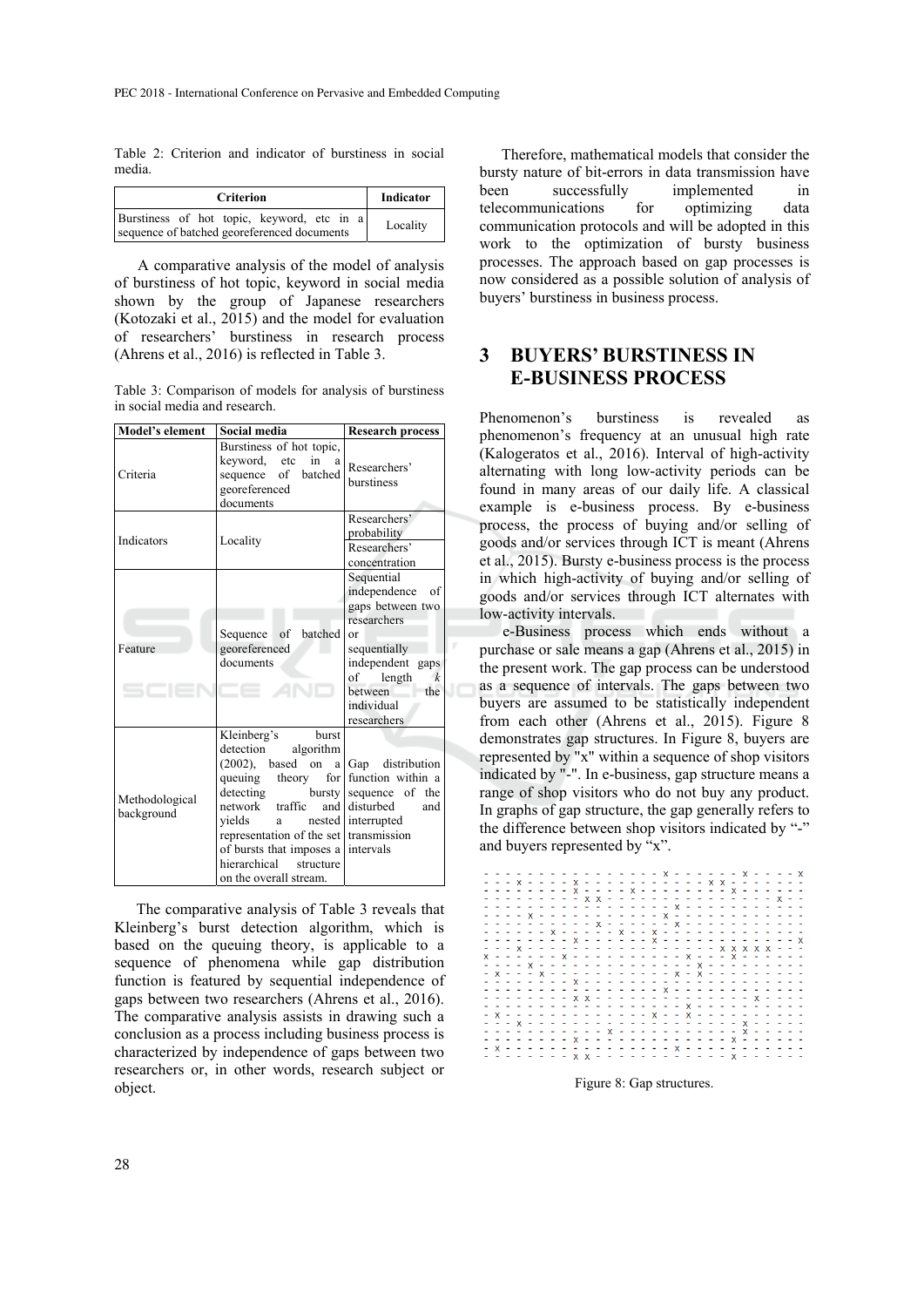In bursty situations, not only purchases and sales are of any research interest but also how concentrated goods are sold or bought. That is why models which focus only on purchases and sales with a given probability are not exact enough to describe e-business process. It should be noted that phenomenon is described through criteria, indicators and constructs. According to the theoretical findings of Lasmanis (2003, p. 9) and Špona and Čehlova (2004, p. 88), criteria serve to structure, assess and evaluate while indicators determine developmental dynamics. Criteria can be determined by analysis of (Špona and Čehlova, 2004, p. 88) definition of the research object, structure of the research object and factors. Analysis of source of criteria determines the use of terminology on *criteria, indicators* and construct as following:

- term *criterion* is defined as the key element to structure object of the research,
- term *indicator* is identified as the component to determine developmental dynamics of the object and
- term *construct* is specified as the sub-component of the research object.

Comparative analysis of the terms "criteria", "indicator" and "construct" with "parameter", "characteristic" and "property" leads to understanding that the following terms are used synonymously:

HNOL

TEI

- criteria and parameter,
- indicator and characteristic, and
- construct and property.

The inter-connections between the terms "criteria, indicators and constructs", on the one side, and "parameter, characteristics and characteristic properties", on the other side, can be illustrated by the definition of the term "parameter": a parameter means definable, measurable, and constant or variable characteristic, dimension, property, or value, selected from a set of data (or population) to understanding a situation (or in solving a problem) (Business Dictionary, 2015).

In general, the buyers' probability can serve as a clear indicator of how often people decide to buy e.g. a product. However, the buyers' probability does not deliver any information about how concentrated the purchases and/or sales are. Thus, gap characteristic properties include buyers' probability and buyers' concentration (Ahrens et al., 2015) as summarized in Table 4.

Table 4: Criterion and indicators of burstiness in ebusiness process.

| <b>Criterion</b>   | <b>Indicators</b>     |
|--------------------|-----------------------|
|                    | Buyers' probability   |
| Buyers' burstiness | Buvers' concentration |

From the modelling of peoples' buying behaviour, it is known that the whole process of buying cannot be described by the buyer's probability since often buyers do not appear independently from each other. Therefore, in many cases the analogy with channels with memory arises. A proper solution can be found when describing the temporal intervals between buyers by gaps. The modelling of such processes requires statistical parameters of a gap process such as the gap density  $v(k) = P(X = k)$  and the gap distribution  $u(k) = P(X$  $\geq$  k). Here it is worth noting that the discrete variable k is given through the time resolution of the underlying (measurement) system. Frequently used and well-suited practical approximations are provided if the model is based on the independence of the gap intervals. Figure 9 gives an overview of different gap distribution function used to model burstiness in the process of buying as well as burstiness of bit-errors in telecommunication systems.

| Type        | Distribution                                             |
|-------------|----------------------------------------------------------|
| Exponential | $e^{-\beta_{e}k}$                                        |
| Weibull     | $e^{-(\beta_{\rm w}k)^{\alpha_{\rm w}}}$                 |
| Wilhelm     | $((k+1)^{\alpha} - k^{\alpha}) \cdot e^{-\beta \cdot k}$ |

Figure 9: Several distribution functions.

The focus of this contribution is the approximation of the measured gap interval distribution by a suitable distribution function. As quality parameter for the approximation between the measured gap interval distribution and a given distribution function the mean square error is used and minimized.



Figure 10: Gap interval distribution of measured data and approximated distribution functions.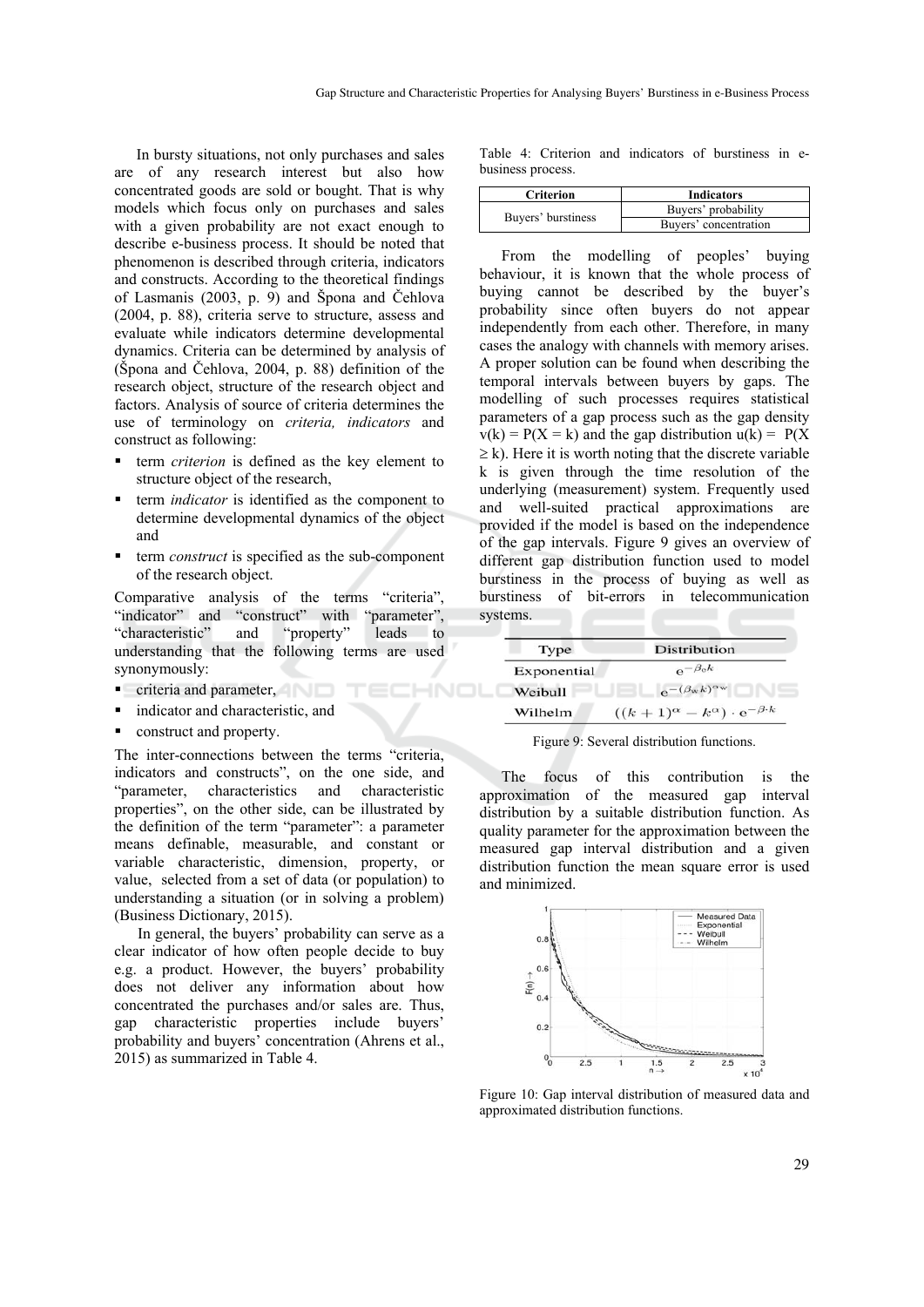Figure 10 visualizes exemplarily the measured gap distribution compared to the approximating distribution functions.

The parameter of approximated distribution function are presented in Table 5. Besides the Weibull distribution, the Wilhelm distribution approximates best the measured gap distributions in the sense of minimizing the mean square error Emin.

Table 5: Optimum parameters of distribution functions for measurement interval.

| Distribution | $\alpha$                 | IJ                     | $E_{\rm min}$ |
|--------------|--------------------------|------------------------|---------------|
| Exponential  | $\overline{\phantom{m}}$ | $2,3152 \cdot 10^{-4}$ | 70, 9053      |
| Weibull      | 0.7142                   | $2,6267 \cdot 10^{-4}$ | 14,9366       |
| Wilhelm      | 0.9664                   | $1,6426\cdot 10^{-4}$  | 11.3894       |

It can be stated from Figure 10, that the statistical properties of the buying process are well approximated by distribution functions with two parameters (Weibull, Wilhelm), whereas distribution functions with only one single parameter (Exponential) provide not such a good result. Thus, the mean time between of two consecutive buyers i.e. the buyer probability, is not sufficient to describe the buying process.

#### **4 EMPIRICAL ANALYSIS**

The present part of the contribution demonstrates the design of the empirical study, results of the empirical study and findings of the study.

INC

The design of the empirical study comprises the purpose and question, sample and methodology of the present empirical study.

The guiding study question is as follows: What is experts' evaluation of the model for analysis of buyers' burstiness in e-business process?

The purpose of the empirical study is to analyze experts' evaluation of the model for analysis of buyers' burstiness in e-business process.

The present empirical study is justified by the use of the expert method that is considered to be one of the most appropriate for collecting, analyzing and evaluating of information, as well as for forecasting, when it is necessary to take responsible decisions in relation to innovations (Iriste and Katane, 2018) in a variety of processes including the e-business process. The method by means of which obtained results are based on the opinions and assessments of competent experts is called an expertise, an expert's opinion or the method of expert assessment (Iriste and Katane, 2018).

The present empirical study involved three experts from different countries in September 2017, one expert in January 2018 and four experts in May 2018. All the respondents have been awarded PhD Degree in different sciences. As the respondents with different cultural backgrounds and diverse educational approaches were chosen, the sample was multicultural. Thus, the group (age, field of study and work, mother tongue, etc.) is heterogeneous. The sample of eight experts consisted of

- three researchers who acted as reviewers at the 13th International Joint Conference on *e-Business and Telecommunications* (ICETE 2017),
- one expert from IGI Global, International Publisher of Information Science and Technology Research as well as
- four researchers who acted as reviewers at the 3rd International Conference on Pervasive and Embedded Computing (PEC 2018)

In order to save the information of the study confidential, the respondents' names and surnames were coded as E1 (Expert 1), E2 (Expert 2), E3 (Expert 3), E4 (Expert 4), E5 (Expert 5), E6 (Expert 6), E7 (Expert 7), and E8 (Expert 8).

Interpretive research paradigm (Taylor and Medina, 2013) that corresponds to the nature of humanistic pedagogy (Luka, 2008) was used in the present empirical study. Interpretive paradigm is characterized by the researchers' practical interest in the research question (Cohen, Manion and Morrison, 2007). Researcher is the interpreter.

Exploratory research was employed in the empirical study (Phillips, 2006). Exploratory research is aimed at generating new questions and hypothesis (Phillips, 2006). The exploratory methodology proceeds from exploration in Phase 1 through analysis in Phase 2 to hypothesis development in Phase.

The qualitatively oriented empirical study allows the construction of only few cases (Mayring, 2004). Experts should be selected according to the aim of the research (Iriste and Katane, 2018). The choice of experts was based on two criteria (Flyvbjerg, 2006) such as recognized knowledge in the research topic and absence of conflict of interests. The number of experts depends on the heterogeneity of the expert group: the greater the heterogeneity of the group, the fewer the number of experts (Okoli and Pawlovski, 2004). Thus, eight is an appropriate number of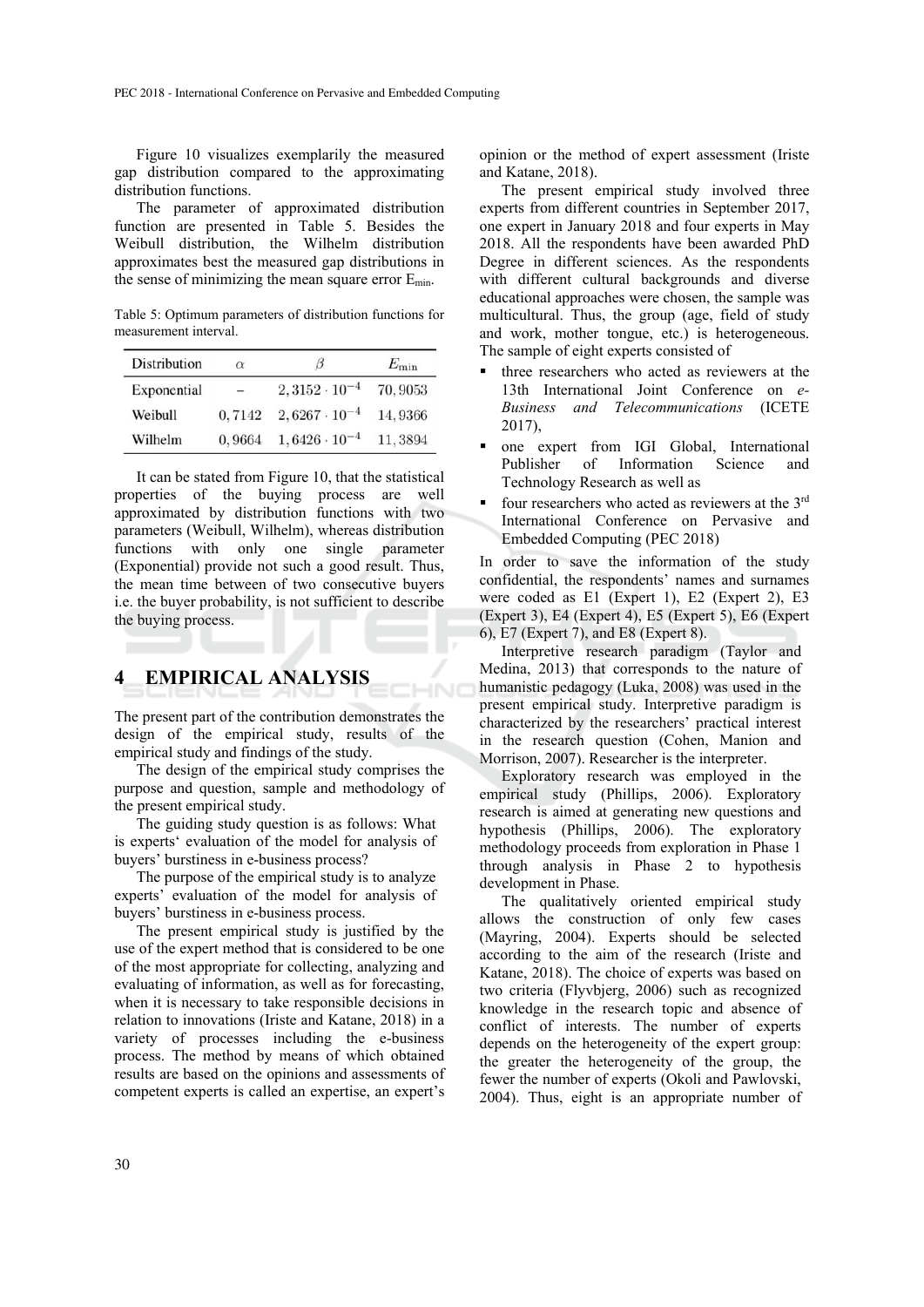experts to make a decision in relation to the innovation, namely gap structures and characteristic properties for analysis of buyers' burstiness in e-business process, as well as to forecast and project the present research (Iriste and Katane, 2018). Therein, the non-structured interviews comprised eight experts who were researchers from different countries. It should be noted that all the researchers were connected with research in such scientific fields as e-business, computing and telecommunications. All the eight researchers have an extended research experience and they have decisively contributed to their fields of expertise.

In order to analyse the model for analysis of buyers' burstiness in e-business process, nonstructured inteviews were caried out. Non-structured interviews with experts were conducted in order to search for the main categories of the research field (Kroplijs and Rascevska, 2004).

Expert 1 emphasized that the mathematical model for characterizing e-business process is interesting. He found the idea to be interesting and the model – fair. The expert suggested to implement and show the related empirical work.

Expert 2 underlined that the authors argued that burstiness is a feature that appears in many different fields. The expert acknowledged that the authors proposed a model for buyers' burstiness in ebusiness processes based on gap processes. The expert pointed out that the authors deal with the interesting problem, the contribution is well-written and structured. Further on, the expert stressed that the proposed model makes sense. The expert was interested in hints about how this model could be used to improve the performance of e-business processes.

Expert 3 highlighted that the problem of buyers' burstiness in e-business processes had been examined, and the authors proposed a new model. The problem is relevant and interesting. The expert wished to clarify the benefits and use of the proposed model.

Expert 4 pointed that the submitted paper proposes to obtain a mathematical model of the burstiness of e-business with gap process. The author found that digital channel models such as Wilhelm distribution are well suited for describing the statistical properties.

Expert 5 admitted that the submitted paper addresses an interesting problem. Expert 5 suggested

 a more detailed experimental evaluation to be reported,

- more clear comparisons with the literature on the gap analysis should be discussed, and
- the advantages of adopting the proposed analysis should be presented more in detail.

Expert 6 identified that the paper aims to model the burstiness that occurs during the buying process of e-business transactions by defining the gap structures and characteristics which occurs during the bursts. The paper states the methodological foundation of burstiness using queuing theory and presents three approaches used to analyze such burstiness. The paper defines burstiness in the context of E-business processes. The paper defines gap as an E-business process that ends without a purchase and uses it to model the burstiness in the buying behaviors of E-business users.

Expert 7 disclosed that by applying queuing theory to the E-business phenomenon, the authors design a novel analytical model by combining two different disciplines. Expert 7 described that the paper clearly defines what gap structure and gap characteristic are and how they are applied to the Ebusiness processes.

Expert 8 revealed that the idea of relate bit-error of traffic to business is interesting. The book gives a very interesting point to relate the bursty property of bit-error to business process. Queuing theory and Hidden Markov Models (HMM) are highly related to the main topic. The main strength of the contribution is that it identifies the common property between phenomenon of business process and biterrors in data transmission to be of a similar nature, namely, the bursty nature. More analysis and evaluation in this area will be very useful and important.

Summarizing content analysis (Mayring, 2004) of the data reveals that experts positively evaluated the mathematical model based on gap processes for studying buyers' burstiness in e-business process.

## **5 CONCLUSIONS**

The process of buying can be characterized by the intervals between two consecutive buyers. Based on measured gap interval distributions, suitable distribution functions and their parameters are determined. As a quality parameter, the minimum mean square error was used. Beside the Weibull distribution digital channel models like the Wilhelm distribution are well suited for describing the statistical properties. However, the applicability of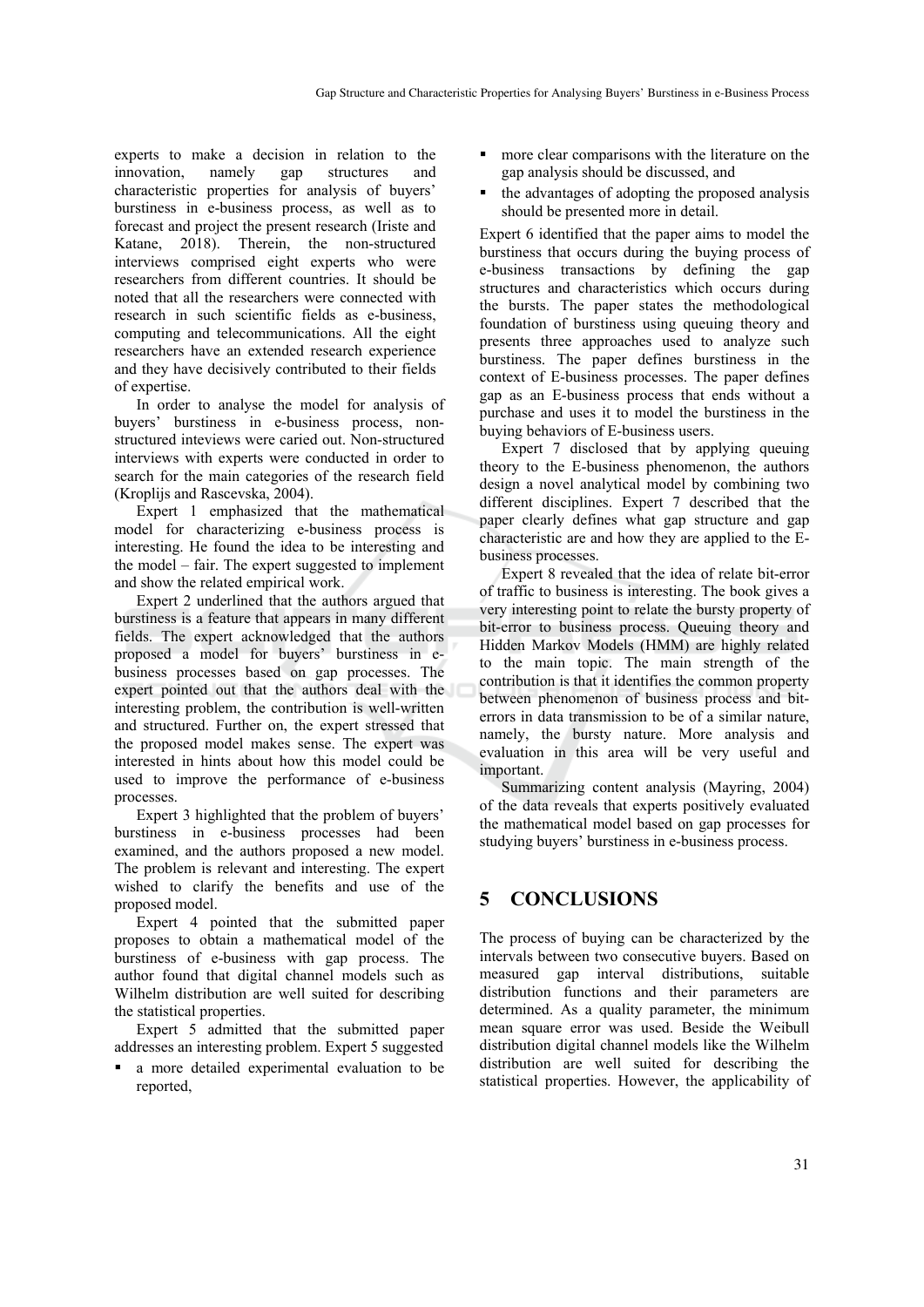this model concerning the simulation of buyers' behaviour deserves further study.

This paper analyzed the burstiness of e-business process aimed at obtaining a mathematical model based on gap processes which was finally validated by experts in the field. The empirical findings of the research allow drawing the conclusions on experts' positive evaluation of the model based on gap processes for analysis of buyers' burstiness in ebusiness process.

The empirical findings assist in identifying advantages of the presented research on the proposed model based on gap processes for analysis of buyers' burstiness in e-business process. It should be noted that advantages are identified as any trait, feature or aspect that gives an individual, entity or any other thing a more favorable opportunity for success (Business Dictionary, 2016a). In contrast, disadvantages are identified as any trait, feature or aspect that does not give an individual, entity or any other thing a more favorable opportunity for success (Business Dictionary, 2016b). Such advantages of the presented research on the proposed model based on gap processes for analysis of buyers' burstiness in e-business process are outlined as

- the carried our research facilitates the investigation of burstiness in a variety of scientific fields,
- the presented research is of interdisciplinary nature,
- a novel analytical model is designed by combining two different disciplines, and
- the implemented research identifies the common property between phenomenon of e-business process and bit-errors in data transmission to be of a similar nature, namely, the bursty nature.

Validity and reliability of the research results have been provided by involving other researchers into several stages of the conducted research. External validity has been revealed by international cooperation as following:

- the research preparation has included individual interdisciplinary consultations given by other researchers,
- the present contribution has been worked out in co-operation with international colleagues and assessed by international colleagues,
- the research has been partly presented at international conferences.

Therein, the findings of the present research are validated by other researchers.

The following research question has been put forward: What are advantages of the model based on gap processes for the analysis of buyers' burstiness in e-business process?

The present research has limitations. The interconnections between *e-business process*, *the buyers' burstiness* and *gap processes* have been set. Theoretical integration of gap processes into a simulation model for the optimization of business processes could be a limiting parameter as gap processes are rooted in telecommunications. Moreover, simulation models for optimization of business and other processes are mostly based on the queueing theory. It should be noted that gap processes are an emerging phenomenon in the field of the queueing theory. Another limitation is the empirical study based on experts' evaluation only. Therein, the results of the study cannot be representative for the whole area. Nevertheless, the results of the research, namely the elaborated model based on gap processes for analysis of buyers' burstiness in e-business process, may be used as a basis for optimization of e-business process. If the results of other empirical studies had been available for analysis, different results could have been attained. There is a possibility to continue the study.

The inter-relationships between the queueing theory and gap processes are to be further analysed. Comparative study of gap processes in telecommunications and other scientific fields is to be carried out within the future research. Integrating the proposed simulation model based on gap processes of bursty business process in a queuing model would be the next step in order to benefit from the simulation model presented in this work. Parameter such as waiting time or queue length should be studied and predicted. Further research tends to facilitate the advancement of the theoretical framework on burstiness in diverse and dynamic environments. The search for relevant methods, tools and techniques for burstiness detection, regulation, monitoring, measurement, management, simulation, evaluation in diverse and dynamic environments is proposed. Further research facilitates practical applications of the validated simulation model based on gap processes for the optimization of business process to evaluate buyers' burstiness in business process as well as in a variety of diverse and dynamic environments. A comparative research of models for evaluation of burstiness in diverse and dynamic environments could be carried out, too. Further research would tend to implement empirical studies with participation of other groups of respondents.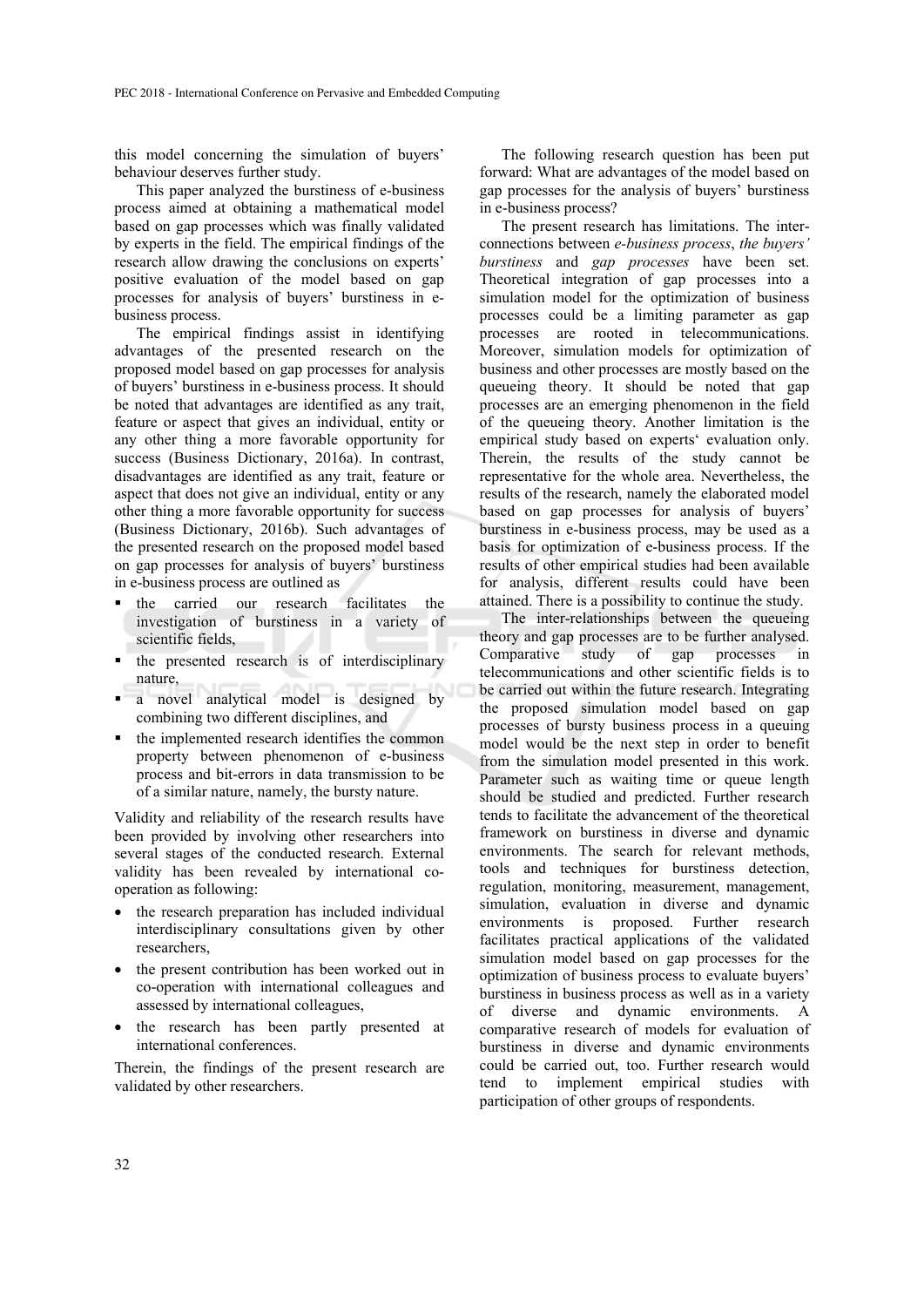#### **ACKNOWLEDGEMENTS**

This work has been supported by Baltisch-Deutsches HochschulKontor within the project "Advances in Data Mining II: Interdisciplinary Studies".

#### **REFERENCES**

- Ahrens, A., 2000. A new digital channel model suitable for the simulation and evaluation of channel error effects. In *Colloquium on Speech Coding Algorithms for Radio Channels*, London (UK).
- Ahrens, A., Purvinis, O., Zaščerinska, J., Andreeva, N., 2015. Gap Processes for Modelling Binary Customer Behavior. Proceedings of the *8th International Conference on Engineering and Business Education* 8- 9 October 2015, pp. 8-13, Østfold University College, Fredrikstad, Norway. Hochschule Wismar, Germany.
- Ahrens, A., Purvinis, O., Zaščerinska, J., Andreeva, N., 2016. Education for Health Society: Indicators of Burstiness in Research. Journal *Education in a Changing Society,* Volume 1 (2016), pp. 28-40. DOI: http://dx.doi.org/10.15181//atee.v1i0.1315.
- Ahrens, A., Purvinis, O., Zaščerinska, J., Micevičienė, D., Tautkus, A., 2018. *Burstiness Management for Smart, Sustainable and Inclusive Growth: Emerging Research and Opportunities.* IGI Global. Pages: 226. DOI: 10.4018/978-1-5225-5442-4.
- Ahrens, A., Zaščerinska, J., 2016. Gap Processes for Analysing Buyers' Burstiness in E-Business Process. In: Edited by Christian Callegari, Marten van Sinderen, Panagiotis Sarigiannidis, Pierangela Samarati, Enrique Cabello, Pascal Lorenz and Mohammad S. Obaidat, Proceedings of the 13th International Joint Conference on *e-Business and Telecommunications* (ICETE 2016) - Volume 2: ICE-B, pages 78-85. ISBN: 978-989-758-196-0. Published by SCITEPRESS – Science and Technology Publications, Lda. Printed in Portugal.
- Ahrens, A., Zaščerinska, J., 2017a. Analysing Buyers' Burstiness in E-Business: Parameter Estimation and Practical Applications. ICETE 2017 Proceedings of the 14th International Joint Conference on *e-Business and Telecommunications* Volume 2: ICE-B, Madrid, Spain, July 24-26, 2017, pp. 71-77. ISBN: 978-989- 758-257-8. Published by SCITEPRESS – Science and Technology Publications, Lda. Printed in Portugal.
- Ahrens, A., Zaščerinska, J., 2017b. E-Shop Visitors' Burstiness as a Predictor of Performance – The Case of eBay. ICETE 2017 Proceedings of the 14<sup>th</sup> International Joint Conference on e-Business and Telecommunications Volume 2: ICE-B, Madrid, Spain, July 24-26, 2017, pp. 78-82. ISBN: 978-989- 758-257-8. Published by SCITEPRESS – Science and Technology Publications, Lda. Printed in Portugal.
- Ahrens, A., Zaščerinska, J., Purvinis, O., Andreeva, N., 2015. Criteria for Qualitative Decisions in Business

Logistics: Conceptual Framework. In: Z. Bazaras and V. Kleiza, Proceedings of the 10th International Conference Intelligent Technologies in Logistics and Mechatronics Systems (ITELMS) May 21-22, 2015, pp. 11-20. Kaunas University of Technology, Panevezys, Lithuania. ISSN 2345-0096 (online).

- Biglieri, J.V., Almeida, L.G., 2018. Ichimoku Trend Prediction. Is It Working on Facebook? In: N. Grünwald, M. Zakrzewska (Editors), Proceedings of the 5th International Scientific Conference on "Modern Economics". 14-16 May 2018. Vigo, Spain, pp. 193-200. University of Wismar, Germany.
- Business Dictionary, 2015. Parameter. BusinessDictionary.com. 2015.
- Business Dictionary, 2016a. Advantage. http://www.businessdictionary.com/definition/ advantage.html.
- Business Dictionary, 2016b. Disadvantage. http://www.businessdictionary.com/definition/ disadvantage.html.
- Cohen, L. Manion, L., Morrison, K., 2007. *Research Methods in Education*. Routledge Education.
- Cronqvist, H., Siegel, S., Yu, F., 2015. Value versus growth investing: Why do different investors have different styles? *Journal of Financial Economics*, 117 (2), 333-349.
- Dermino, F., Fortingo, K., 2015. What is Data Mining Methods with Different Group of Clustering and Classification. *American Journal of Mobile Systems, Applications and Services*. Vol. 1, No. 2, pp. 140-151.
- Elliott, E.O., 1963. Estimates of Error Rates for Codes on Burst-Noise Channels. *Bell System Technical Journal*, 42(5):1977–1997.
- Fei, G., Mukherjee, A., Liu, B., Hsu, M., Castellanos, M., Ghosh, R., 2013. Exploiting Burstiness in Reviews for Review Spammer Detection. In E. Kiciman, N. B. Ellison, B. Hogan, P. Resnick, I. Soboroff (eds.), *ICWSM*, The AAAI Press.
- Flyvbjerg, B., 2006. Five Misunderstandings About Case-Study Research. *Qualitative Inquiry,12*(2), 219-245.
- Froehlich, F.E., Kent, A., 1998. *The Froehlich/Kent Encyclopedia of Telecommunications*: Volume 17 - Television Technology. CRC Press. Reference - 320 Pages. ISBN 9780824729158 - CAT# DK2757.
- Gilbert, E., 1960. "Capacity of a Burst-Noise Channel," *Bell System Technical Journal*, vol. 39, pp. 1253– 1265, Sep. 1960.
- Iriste, S., Katane, I., 2018. Expertise as a Research Method in Education. *Rural Environment. Education. Personality (REEP).* Proceedings of the International Scientific Conference, Volume 11, pp. 74-80, 11th - 12th May 2018. Jelgava: Latvia University of Life Sciences and Technologies. Faculty of Engineering. Institute of Education and Home Economics. − 415 pages. DOI: 10.22616/REEP.2018.001.
- Jurafsky, D., Martin, J.H., 2016. Speech and Language Processing. Draft of August 7, 2017. Retrieved on 23 February 2018 from https://web.stanford.edu/~jurafsky/slp3/9.pdf.